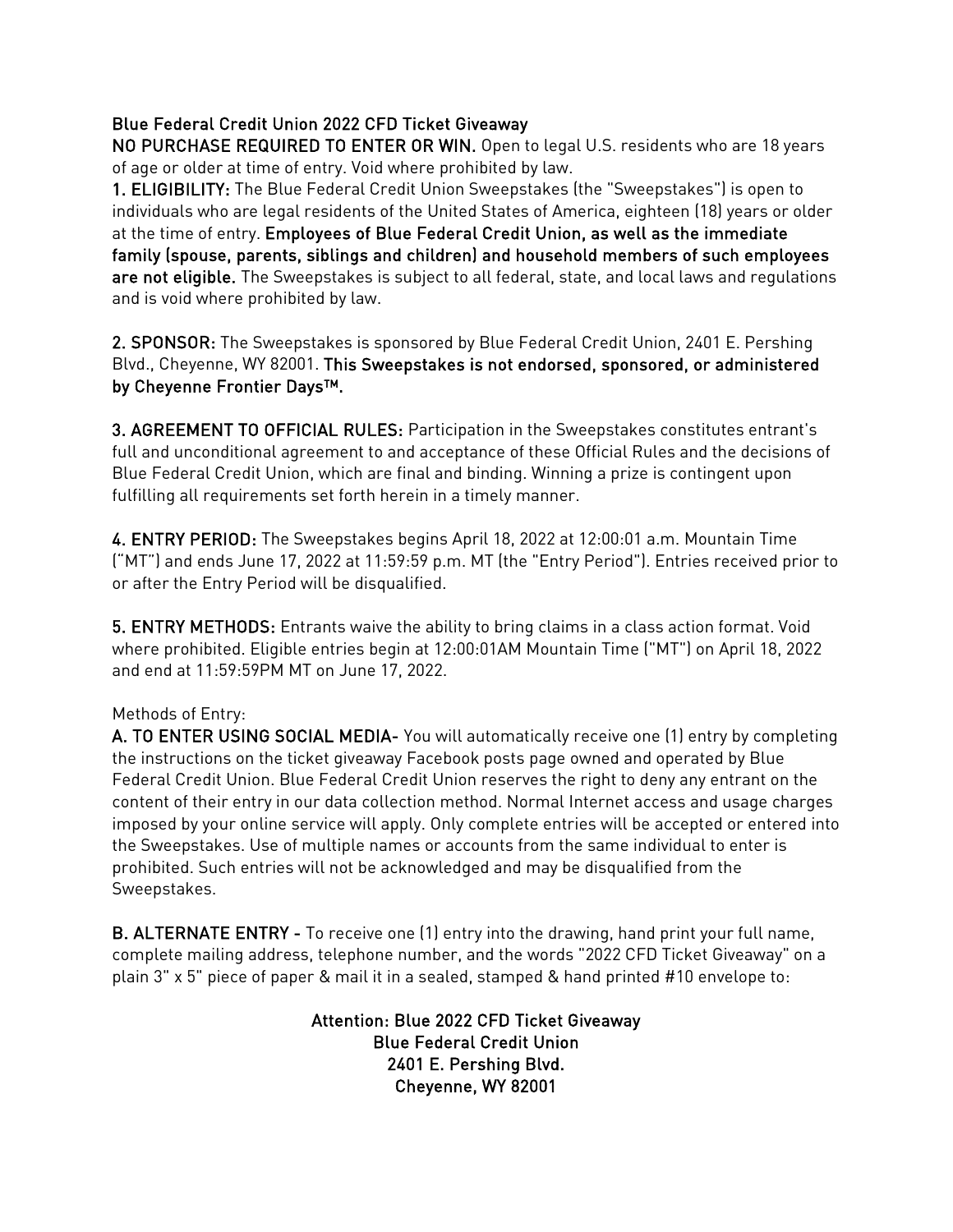Mailed entries must be received by no later than June 17, 2022 to be eligible. Only complete entries will be accepted or entered into the Sweepstakes. No photocopied, computer generated facsimiles, mechanically reproduced, or mass entries permitted. All entries become property of Blue FCU and will not be returned. Blue FCU is not responsible for lost, incomplete, illegible, late, misdirected, stolen, postage-due, or mutilated entries or mail; any error, omission, interruption, defect or delay in transmission, 3rd party transaction classification, transaction processing, or communication; technical or mechanical malfunctions; failures or malfunctions of phones, phone lines, or telephone systems; errors in these Official Rules, in any Blue FCU debit card promotion-related advertisements or other materials; human-processing error; failures of electronic equipment, computer hardware or software; or inaccurate entry information, whether caused by equipment, programming used in this promotion, human error, or otherwise. Blue FCU reserves the right, in its sole discretion, to void any and all entries of an entrant who Blue believes has attempted to tamper with or impair the administration, security, fairness or proper play of this promotion.

Participants may enter only by using the entry methods described in these rules. There is no cost to enter.

6. WINNER SELECTION: A total of 27 winners will be selected from all eligible entries received within the Entry Period, across drawings to occur twice weekly between 4/18/22 and 6/17/22. Winners will be randomly selected by Blue FCU Administration, decisions will be final and binding in all matters relating to this promotion. The potential prize winners will be notified by Blue FCU Administration on Facebook (method selected in Blue FCU's sole discretion). Odds of winning will depend on the total number of eligible entries received.

7. PRIZE: Each Sweepstakes winner will receive a prize based on the giveaway they participated in. Prize values are approximate retail values.

• Two (2) VIP Tickets to Cheyenne Frontier Days 2022 (EITHER Rodeo or Night Show) / \$500 Retail Value

• Four (4) General Admission Rodeo Tickets to Cheyenne Frontier Days 2022 / \$160 Retail Value

One (1) prize to be awarded to each winner only. Blue Federal Credit Union reserves the right to substitute prizes of equal or greater value. There are no cash substitutes for prize(s). Prize will be delivered by email or retrievable at the Blue Federal Credit Union Headquarters in Cheyenne. Prize winner will be solely responsible for all federal, state and/or local taxes, and for any other fees or costs associated with the prize(s) they receive, regardless of whether they, in whole or in part, are used. The value of any prize awarded to a winner may be reported for tax purposes as required by law. The winners may be required to provide Blue FCU with a valid social security number before the prizes will be awarded for tax reporting purposes. An IRS Form 1099 may be issued in the name of winner(s) for the actual value of the prizes received. Blue FCU is not responsible for and will not replace any lost, mutilated, or stolen prize(s) or any prize that is undeliverable.

8. PUBLICITY: Except where prohibited, participation in the Sweepstakes constitutes a winner's consent to Blue Federal Credit Union's use of winner's name, likeness, voice, opinion, biographical information and state of residence, for promotional purposes in any media without further payment or consideration.